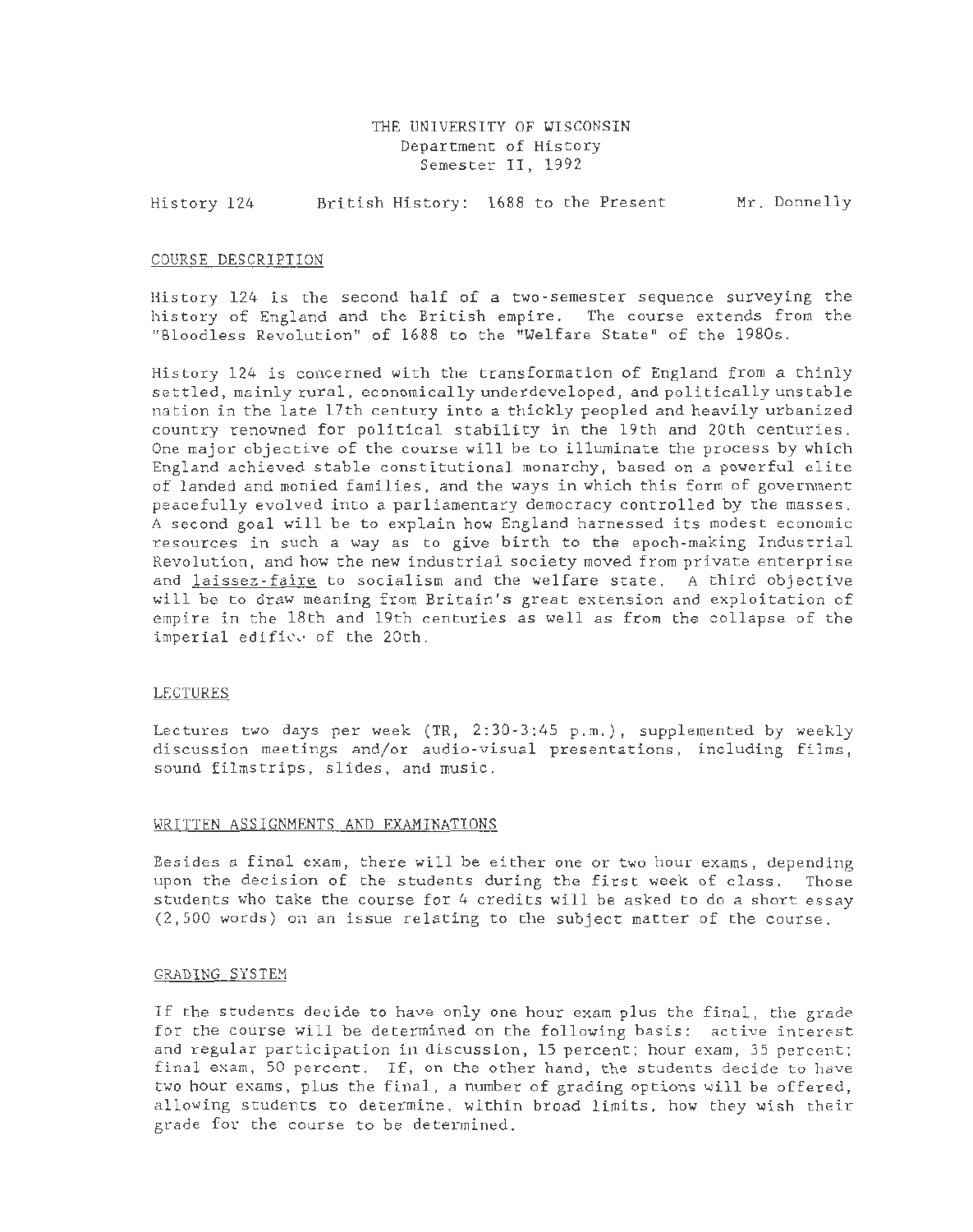### REQUIRED READINGS

Briggs, Asa, Victorian People (Chicago U.P.).

Hay, Douglas, et al., Albion's Fatal Tree: Crime and Society in Eighteenth-Century England (Pantheon Books).

Hobsbawm, E. J., Industry and Empire. Pelican Economic History of England, Vol. 3 (Penguin Books).

Porter, Bernard, The Lion's Share (Longman).

Prall, Stuart E., The Bloodless Revolution: England. 1688 (University of Wisconsin Press).

 $\overline{\phantom{a}}$ 

Webb, R. K., Modern England, 2nd ed. (Harper and Row).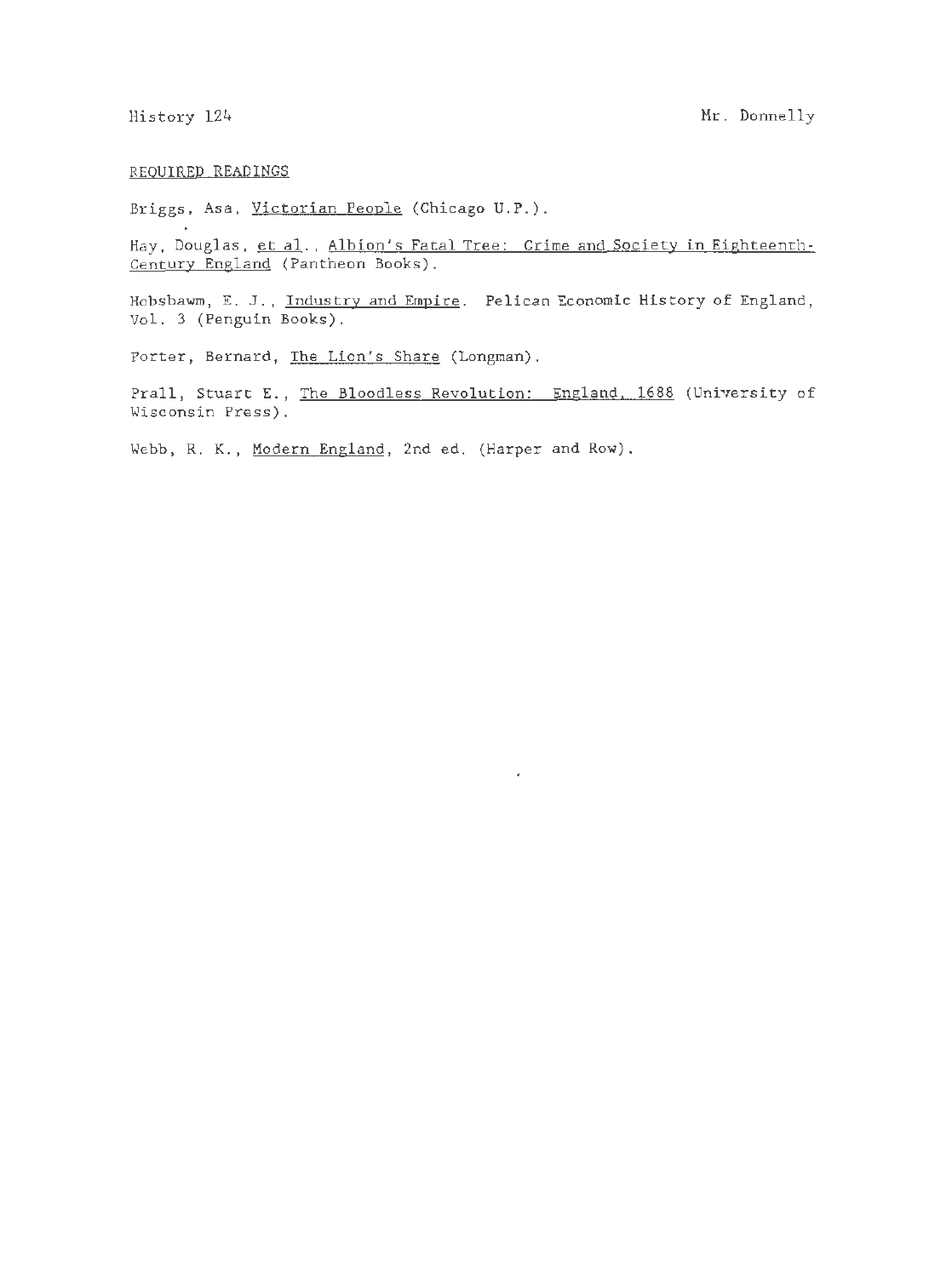# UNIVERSITY OF WISCONSIN Department of History Semester II, 1991-92

 $\sim$ 

**COLL** 

 $\sim 10$ 

 $\mathcal{A}(\mathcal{A},\mathcal{A})$  , and  $\mathcal{A}(\mathcal{A},\mathcal{A})$  , and  $\mathcal{A}(\mathcal{A},\mathcal{A})$ 

| History 124   | Required Reading                                                  | Mr. Donnelly                                                         |  |
|---------------|-------------------------------------------------------------------|----------------------------------------------------------------------|--|
| <u>Week</u>   | Topic                                                             | Readings                                                             |  |
| $1/20 - 1/24$ | Crown and Parliament under the Later<br>Stuarts, 1660-88          | Prall, 3-165                                                         |  |
| $1/27 - 1/31$ | The Bloodless Revolution:<br>Defended<br>and Confirmed, 1688-1714 | Prall, 166-293                                                       |  |
| $2/3 - 2/7$   | Early Eighteenth-Century England,<br>1714-42                      | Webb, $1-30$ , $40-61$ ;<br>Hay et al., 17-117                       |  |
| $2/10-2/14$   | Scotland, Ireland and the Empire                                  | Webb, $61-71$ , $79-86$ ;<br>Hay et al., $167 - 308$                 |  |
| $2/17 - 2/21$ | The New Religion and the New Politics,<br>$1770 - 89$             | Webb, 30-39, 86-164,<br>$122 - 31$                                   |  |
| $2/24 - 2/28$ | The Economic Revolution, 1780-1840                                | Webb, $107 - 22$ ;<br>Hobsbawm, 23-108                               |  |
| $3/2 - 3/6$   | Britain and the French Revolution,<br>1789-1815                   | Webb, 134-55                                                         |  |
| $3/16 - 3/20$ | The Growth of Liberalism and the<br>Triumph of Reform, 1815-47    | Webb, 157-236;<br>Briggs, 1-139                                      |  |
| $3/23 - 3/27$ | Social Discord and Liberal<br>Consensus, 1830-67                  | Webb, 236-82,<br>301-16; Briggs,<br>140-299; Hobsbawm,<br>chaps. 6-7 |  |
| $3/30 - 4/3$  | The Claims of Democracy and<br>Nationality, 1867-1900             | Webb, 339-52,<br>$365 - 412$ , $433 - 37$ ;<br>Porter, 1-151         |  |
| $4/6 - 4/10$  | Imperialism, 1870-1914                                            | Webb, 352-65,<br>437-54; Porter,<br>152-232                          |  |
| $4/13 - 4/17$ | Social Reform, 1870-1914                                          | Webb, 454-66.<br>469-81; Hobsbawm,<br>chaps. $8-10$                  |  |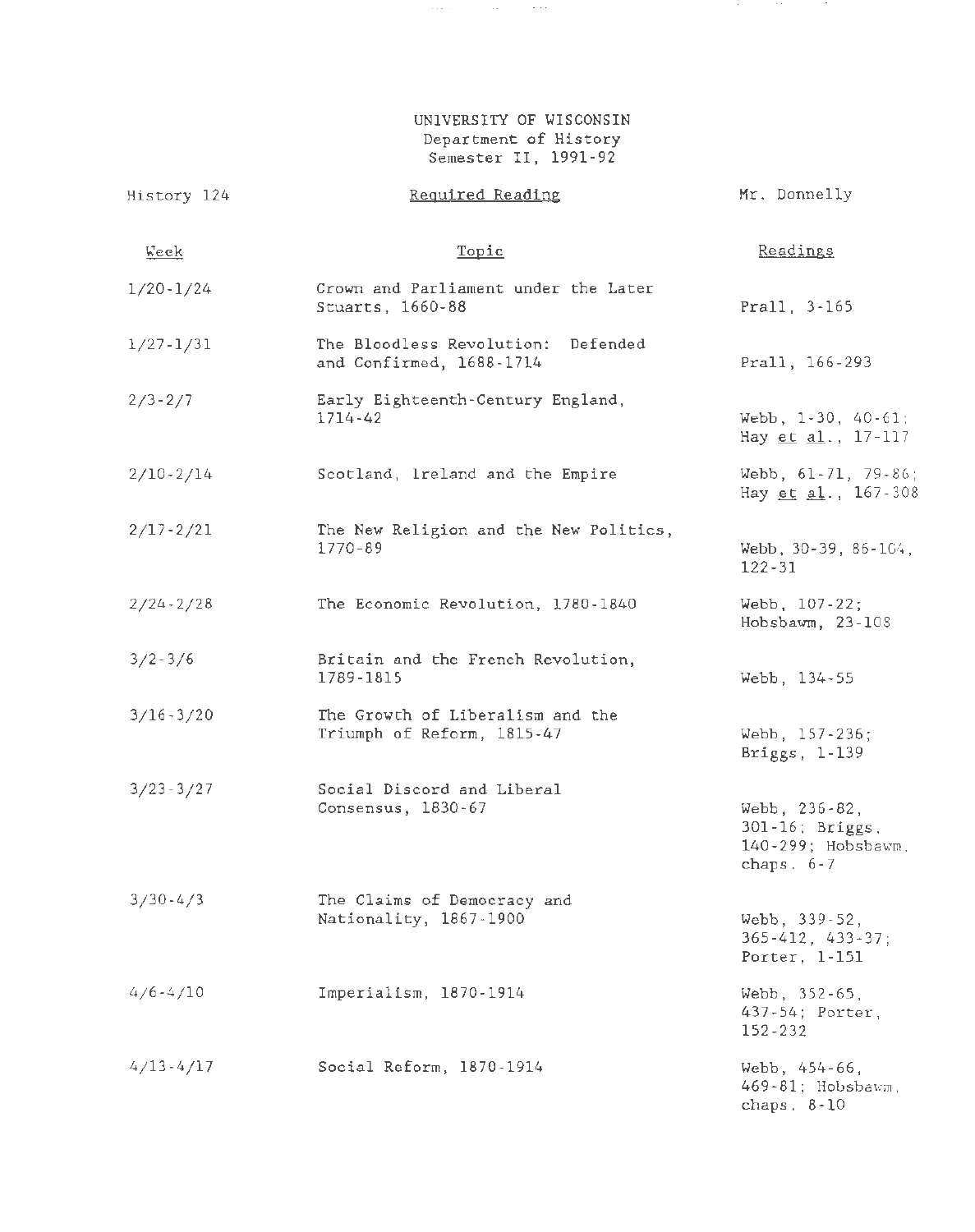| History 124   | REQUIRED READING CONT'D                                      | Mr. Donnelly                                                                                  |
|---------------|--------------------------------------------------------------|-----------------------------------------------------------------------------------------------|
| $4/20 - 4/24$ | Britain and World War I                                      | Webb, $481 - 509$ ;<br>Porter, 233-58                                                         |
| $4/27 - 5/1$  | The Interwar Years, 1918-39                                  | Webb, $509-41$ ;<br>Porter, 259-302;<br>Hobsbawm, 207-48                                      |
| $5/4 - 5/8$   | Great Challenges: War, Socialism,<br>and Prosperity, 1940-67 | Webb, $541-49$ ,<br>$565 - 626$ ;<br>Porter, 303-54;<br>$Hobsbawm$ , $249-93$ ,<br>$313 - 21$ |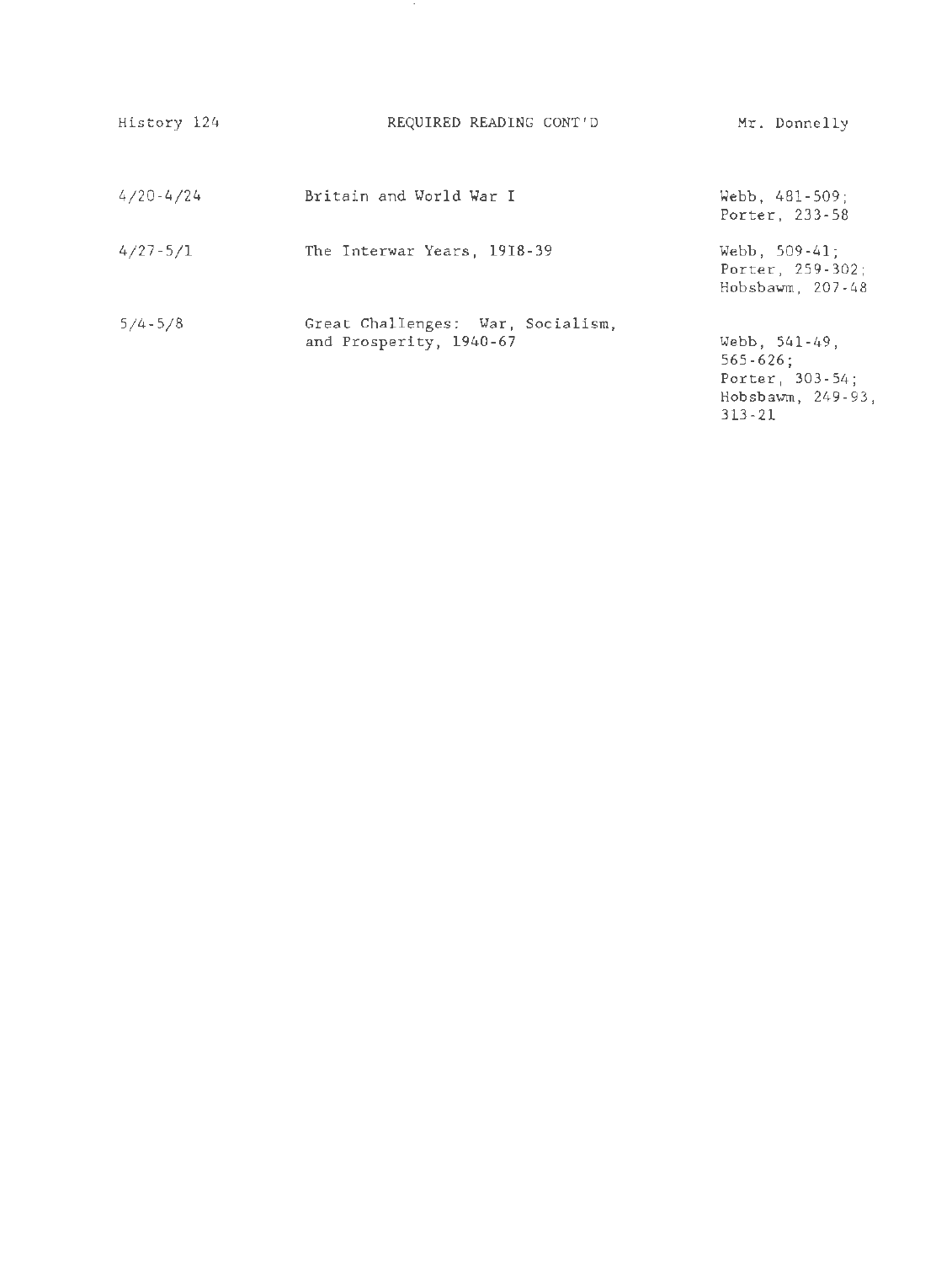# GENERAL COURSE OUTLINE

| <u>Week</u>   |     | Topic                                                          |
|---------------|-----|----------------------------------------------------------------|
| $1/20 - 1/24$ |     | 1. Crown and Parliament under the Later Stuarts, 1660-88       |
| $1/27 - 1/31$ | 2.  | The Bloodless Revolution: Defended and Confirmed,<br>1688-1714 |
| $2/3 - 2/7$   | 3.  | Early Eighteenth-Century England, 1714-42                      |
| $2/10 - 2/14$ | 4.  | Scotland, Ireland, and the Empire                              |
| $2/17 - 2/21$ | 5.  | The New Religion and the New Politics, 1770-89                 |
| $2/24 - 2/28$ | 6.  | The Economic Revolution, 1780-1840                             |
| $3/2 - 3/6$   | 7.  | Britain and the French Revolution, 1789-1815                   |
| $3/16 - 3/20$ | 8.  | The Growth of Liberalism and the Triumph of Reform,<br>1815-47 |
| $3/23 - 3/27$ | 9.  | Social Discord and Liberal Consensus, 1830-67                  |
| $3/30 - 4/3$  | 10. | The Claims of Democracy and Nationality, 1867-1900             |
| $4/6 - 4/10$  | 11. | Imperialism, 1870-1914                                         |
| $4/13 - 4/17$ | 12. | Social Reform, 1870-1914                                       |
| $4/20 - 4/24$ | 13. | Britain and World War I                                        |
| $4/27 - 5/1$  | 14. | The Interwar Years, 1918-39                                    |
| $5/4 - 5/8$   | 15. | Great Challenges: War, Socialism, and Prosperity,<br>1940-67   |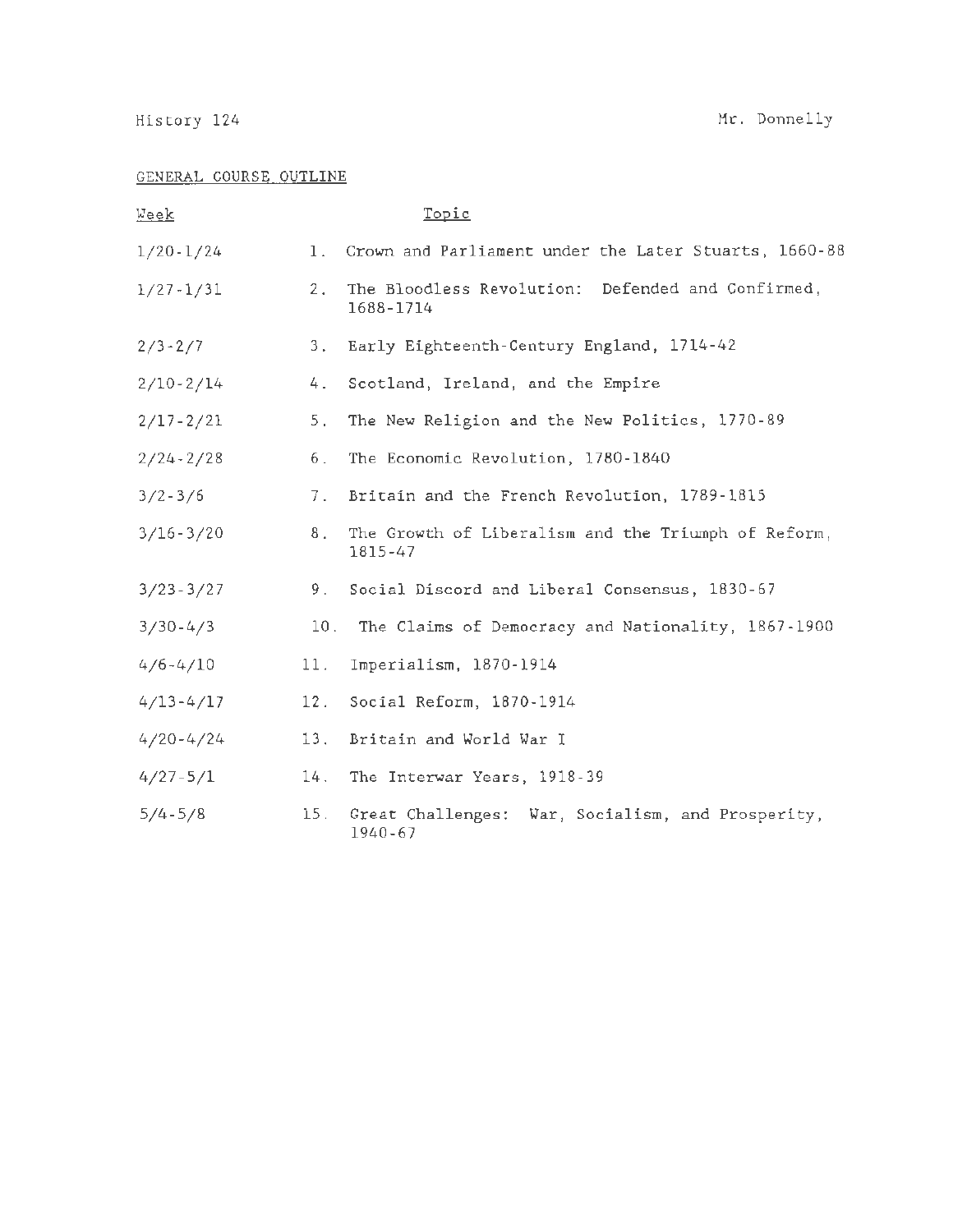## UNIVERSITY OF WISCONSIN Department of History Spring 1992

HISTORY 124

PAPER GUIDELINES MR. DONNELLY

Four-credit students are required to write an analytical essay of some 2,500 words based on the reading of one biography or memoir chosen from the list provided. Choose your topic with care. It is easier to write about something that interests you . Feel free to consult us about selecting a topic or book from the list. The paper is due on the last day of class, May 8. Late papers will not be accepted.

The purpose of the assignment is to develop your reading and writing skills. The topics reflect controversial areas in British historiography. The questions listed under each topic are guidelines to assist you in developing a single theme around which you will organize your paper. Consider the questions collectively as ways of defining this theme. In other words, do not select only one question if more than one is provided.

Since each of the topics concerns a controversial issue in British history, authors cited under each topic may well take different or diametrically opposed views. You may even find that the book you have chosen takes a position on a certain subject which challenges the analysis offered in your required reading or by the lecturer or T.A. You might then wish to explain why one argument is more persuasive than the other. But the important thing is that you extract from the book the author's thesis. This is the first step *in* reading history analytically.

In organizing your paper you might wish to adhere to the following guidelines:

- 1) Discuss briefly the nature and significance of the general topic.
- 2) Select a theme related to this controversial phenomenon, event, or person.
- 3) Identify and describe the author's position on this theme and support your generalizations with examples.
- 4) Assess how convincingly the author has presented his/her position.

Your paper should be no less than 8 pages and no more than 12 pages long, typed and double-spaced. Most standard typewriters will yield about 250 words per page with one-inch margins. If your typewriter does not, adjust the length accordingly.

History *is* a literary as well as an academic discipline and as in all other fields, a clear, precise, and smooth writing style is of the utmost importance. The clarity and sharpness of your thinking about a particular subject is inevitably reflected by how well you express your thoughts on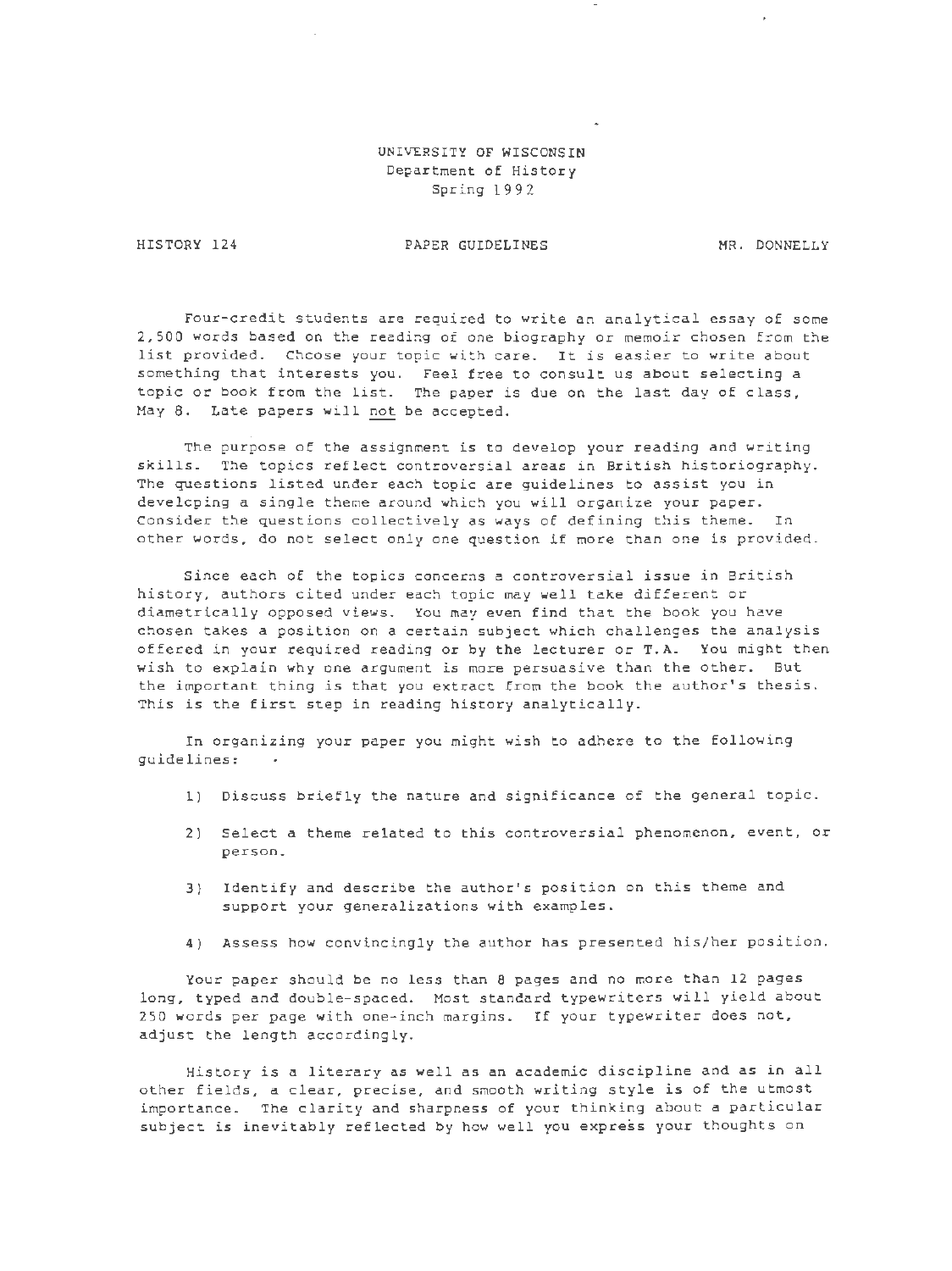paper. We are not interested in what you meant to say but in what you actually say. You will only do yourself a disservice by couching your ideas in awkward, imprecise, and unclear prose. No matter how good your writing skills are, there is always room for improvement. A wonderful and concise review of some of the basic rules of good writing can be found in William Strunk, Jr. and E. B. White, The Elements of Style, available at the University Book Store.

Another valuable resource to aid you in developing your writing style is the Writing Lab in 6171 H.C. White. In addition to providing a series of short courses on various aspects of paper writing, the Writing Lab staff will sit down with you individually to assess the strengths and weaknesses of your written work. We would strongly advise you to aim at finishing your paper a week before the due date and then taking it to the Writing Lab for revisions. You might also ask a friend to read your paper to see if you are saying exactly what you mean to say. And also give yourself enough time to polish the prose of your first draft.

Do not ignore the conventional scholarly apparatus in your essay. You must footnote 1) direct quotes and 2) the controversial opinions of others, even when you describe them in your own words. Avoid lengthy quotes. Since you are dealing with only one book you can use the following informal method of citation. Within the text place the author's last name and the page number of your reference in parentheses, for example (Prall, p. 15). You might also wish to cite relevant material from your required reading or the lectures, for example (Donnelly, month/day).

Give your paper a title which suggests the theme you are examining and make sure you have offered the full title of the book you have chosen in your first paragraph.

Spelling mistakes are intolerable. Keep a dictionary at hand when you do your final draft .

One last reminder -- do not judge a book by the number of pages it contains. It is sometimes easier to read a long book than a turgid, jargon-loaded short one. Perhaps the most entertaining book on the list of paper topics is Robert Blake's Disraeli, a modest tome of over 600 pages. Consult us for suggestions of what are "good reads," but remember, there is no accounting for taste.

Having said all this, it may seem merciless to then tell you to have fun with the papers. For many of us the writing process serves to crystallize and sharpen our thinking, and thinking can be a very enjoyable process. Remember the words of Dorothy Parker: "I hate writing but I love having written."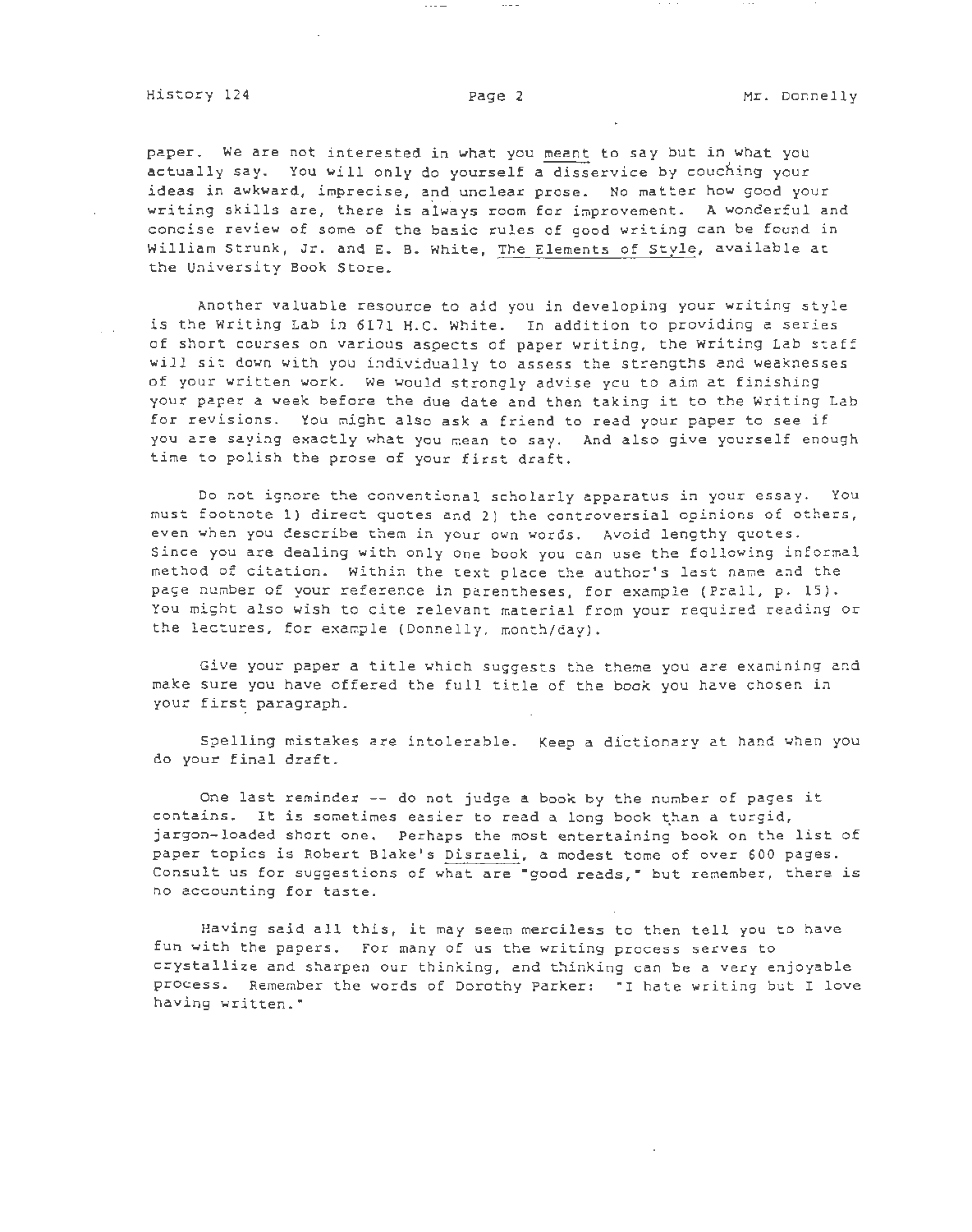Sem  $II - 1992$ 

Suggested Paper Topics, 1688-1840

1. The Revolution of 1688: Explore the extent to which the personalities and policies of James II and William of Orange brought about the revolution. Was William justified in assisting disaffected Englishmen in the overthrow of the hereditary monarch James: How do you account for James's tragedy? Can his failure be attributed to his own willful blunders, or were other forces at work against him? Was James a tyrant? Was William a liberator?

> Maurice Ashley, James II (1977) S.B. Baxter, William III (1966) J.P. Kenyon, Robert Spencer, Earl of Sunderland (1958) John Miller, James II: A Study in Kingship (1978) Lucille Pinkham, William III and the Respectable Revolution (1954) F.C. Turner, James II (1948)

2. Early eighteenth century political stability: Was the source of stability the fact that Britain was a one-party state? Where did effective authority rest -- with the king or with his ministers? How do you account for Walpole's ascendancy? What factors created and/or inhibited the emergence of an effective opposition party?

> H.T. Dickinson, Bolingbroke (1970) H.T. Dickinson, Walpole and the Whig Supremacy (1976) R. Hatton, George I (1979) Betty Kemp, Sir Robert Walpole (1976) J.H. Plumb, Sir Robert Halpole (2 vols., 1956, 1960)

3. George III and the constitution: Did the king really intend to undermine the powers of parliament so as to enhance monarchical authority? How did this perception lead to political unrest in America, Ireland, and Britain? How do you account for the development of a parliamentary opposition? Did it emerge as part of a struggle for ideals and principles, or was it part of a scramble for power and office?

> S. Ayling, The Elder Pitt, Earl of Chatham (1976) John Brooke, King George Ill (1972) John W. Derry, Charles James Fox (1972) R.J.S. Hoffman, The Marquis: A Study of Lord Rockingham, 1730-1782 (1975) Richard Pares, George III and the Politicians (1954) P.D.G. Thomas, Lord North (1976)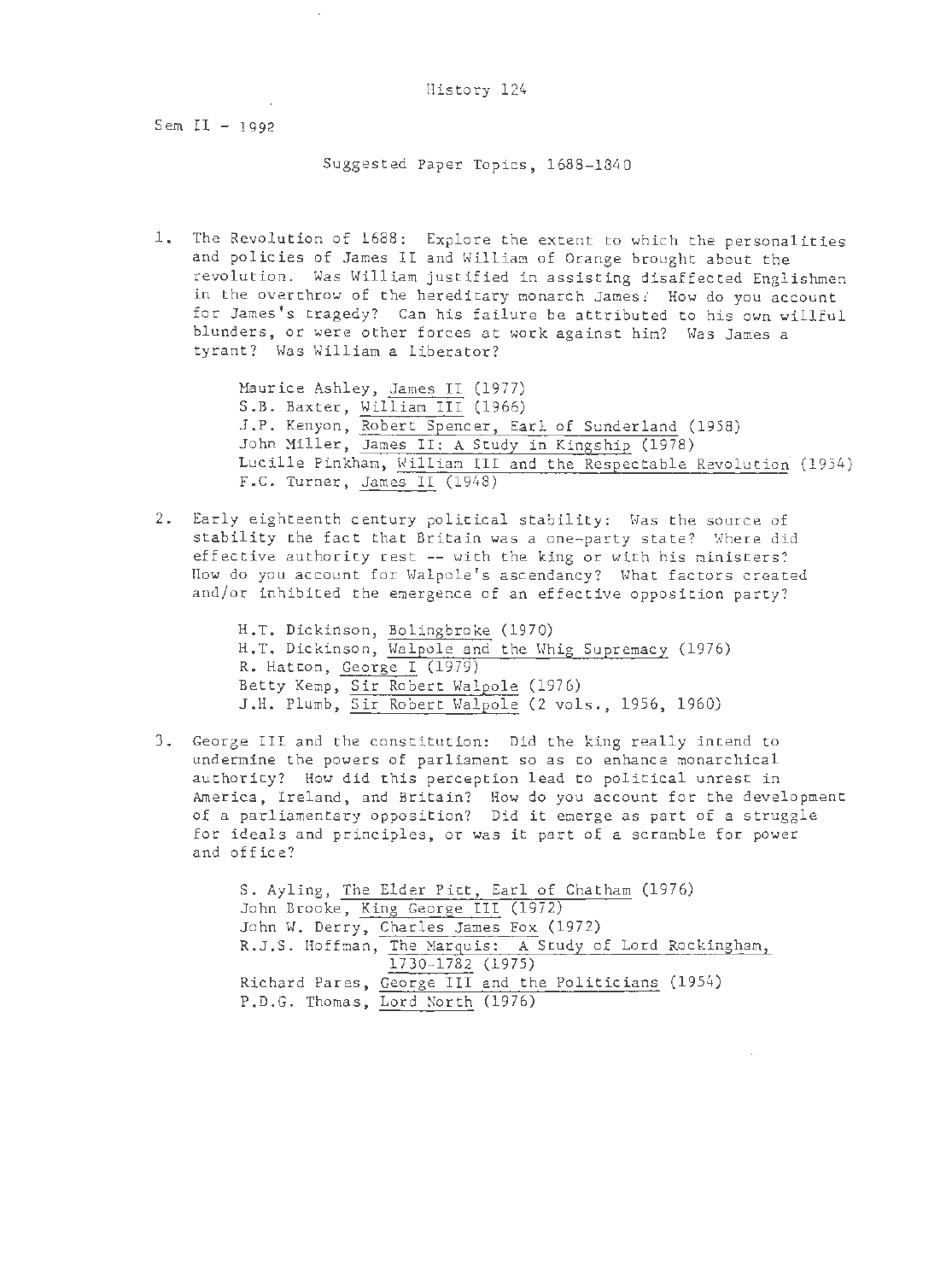4. The Evangelicals: How do you account for the emergence of this brand of religious enthusiasm? How significant was it? What areas of public policy did it affect? Was it a force for change or a counterrevolutionary movement?

> J. Baker, John Wesley and the Church of England (1970) M.L. Edwards, John Wesley and the Eighteenth Century (1933) E.M. Forster, Harianne Thornton (1956) R. Furneaux, William Wilberforce (1974) M. Gladys Jones, Life of Hannah More (1952) Standish Meacham, Henry Thornton of Clapham, 1763-1815 (1963) John Pollock, Wilberforce (1974) 0. Warner, Wilberforce and His Times (1962)

5. The radical challenge: How do you account for the emergence of political radicalism in the last quarter of the eighteenth century? How would you describe or define this radicalism? What were the ideals, principles, issues, or events that provoked the radicals to action? How revolutionary were their aims, and how serious was the threat which they posed to the established order?

> J. Bronowski, William Blake and the Age of Revolution (1972) David Freeman Hawke, Paine (1974) Peter Marshall, William Godwin (1984) Raymond Postgate, That Devil Wilkes (1929, rev. ed. 1956) George Rude, Wilkes and Liberty (1962) John W. Osborne, John Cartwright (1972) D.O. Thomas, The Honest Mind: The Thought and Work of Richard Price (1977) Claire Tomalin, The Life and Death of Mary Wollstonecraft (1974)  $\ddot{\mathbf{t}}$

6. The new entrepreneurs: What kind of men were responsible for the transformation of the British economy in the eighteenth and early nineteenth centuries? To what did they owe their success? What new values did they espouse? How were they changing the lives of millions of English men and women?

> H.W.E. Dickinson, Matthew Boulton (1937) R.S. Finton and A.P. Wadsworth, The Strutts and the Arkwrights, 1758-1830 (1958) M.W. Flinn , Men of Iron: The Crowleys in the Early Iron Industry (1962) R.A .C. Parker, Coke of Norfolk: A Financial and Agricultural Study, 1707-1342 (1975) W.G. Rimmer, Marshalls of Leeds (1960) B. and H. Wedgwood , The Wedgwood Circle, 1730-1897 (1980)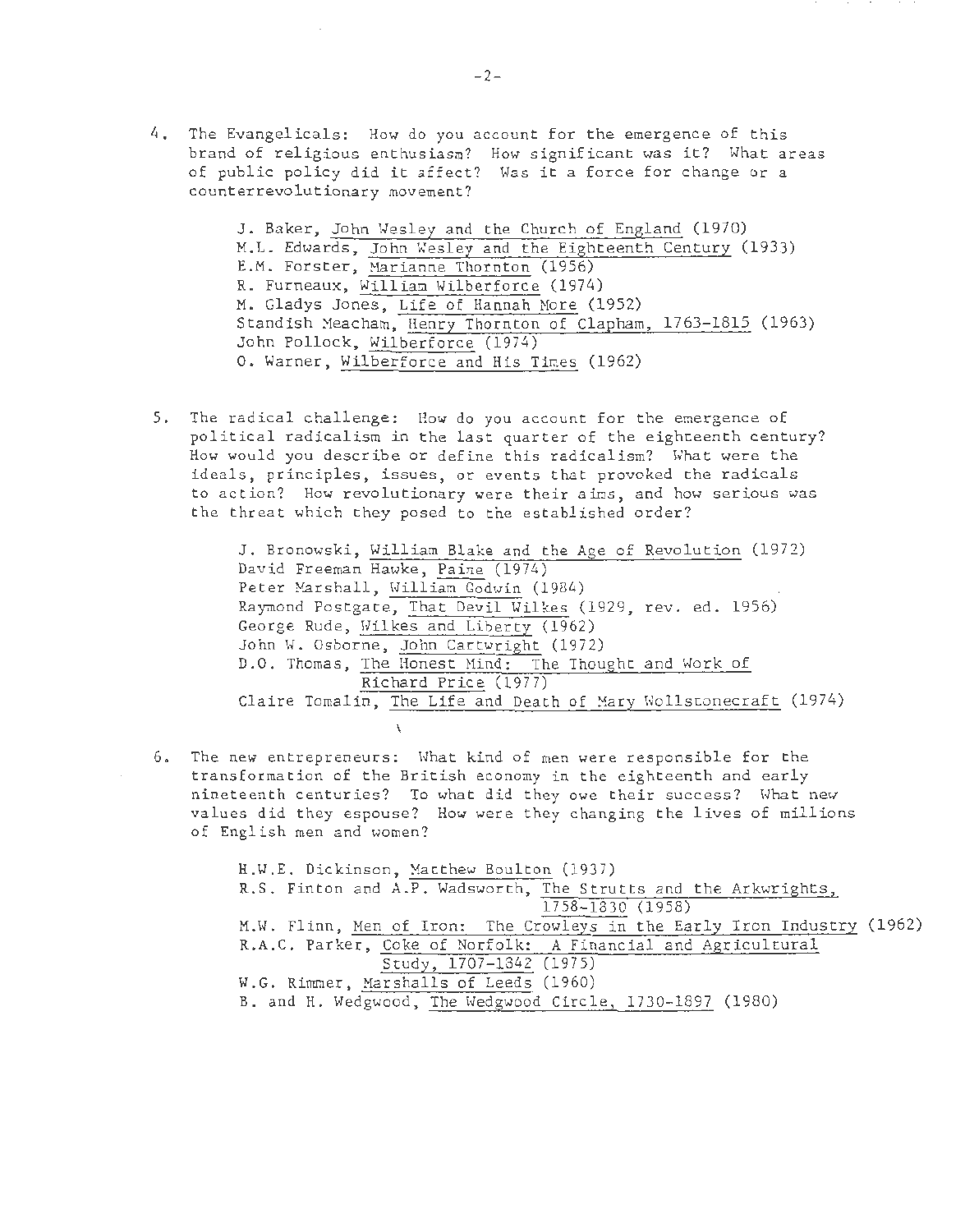7. The social radicals: Was the industrial revolution a mixed blessing? What were the social costs of transforming the English economy? What proposals were advanced to minimize costs?

> Samuel Bamford, Passages in the Life of a Radical (1841) G.D.H. and M. Cole, The Opinions of William Cobbett (1944) Cecil Driver, Tory radical: The life of Richard Oastler (1946) R.G. Kirby and A.E. Husson, The Voice of the People: John Doherty, 1798-1854: Trade Unionist; Radical and Factory Reformer (1976) J.F.C. Harrison, Quest for the New Horal World: Robert Owen and the Owenites in Britain and America (1969) John Stuart Mill, On Bentham and Coleridge, with an introduction by F.R. Leavis (1967) John W. Osborne, William Cobbett: His Thought and His Times (1966) Mary Thale, ed., The Autobiography of Francis Place (1972) Iowerth Prothero, Artisans and Politics in Early 19th-century London: John Gast and His Times (1979)

÷.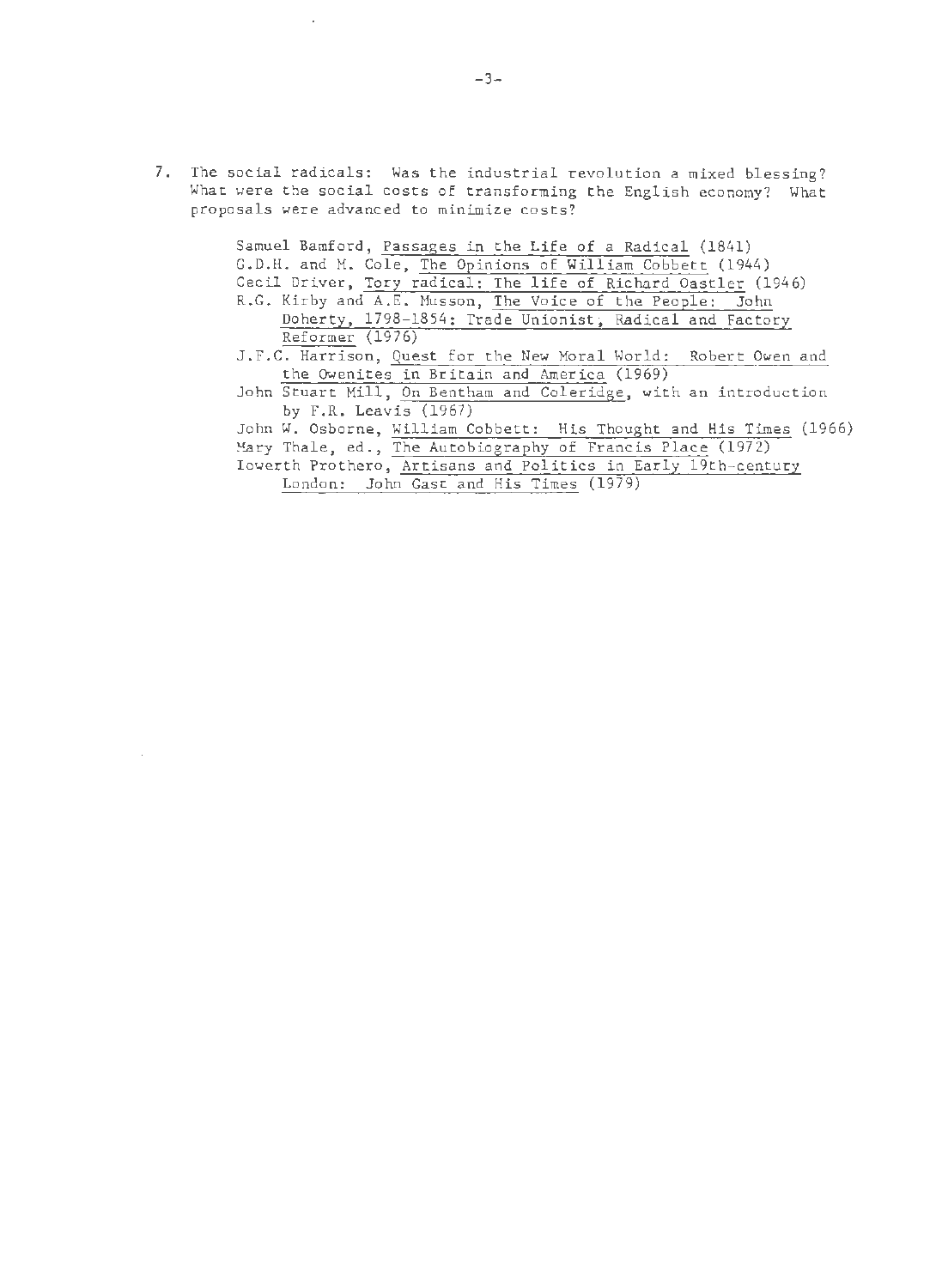### Suggested Paper Topics, 1840-present

1. From Tory to Conservative: Discuss the transformation of the Tory party of Robert Peel into the Conservative party of Derby and Disraeli . What effect did the split in the Tory party have on British politics in the mid-19th century? Who was to blame for this split? Assess the political acumen of Peel, Disraeli or Derby .

> Robert Blake, Disraeli (1966) Norman Gash, Sir Robert Peel (1972) W.D. Jones. Lord Derby and Victorian Conservatism (1956) Robert Stewart , The Politics of Protectionism: Lord Derby and the Protectionist Party (1971)

2. The challenge from Ireland: Discuss the intrusion of Irish affairs into Westminster politics. How did O'Connell or Parnell contribute to the development of British political parties? What were the Irish grievances and the remedies proposed? Why did such solutions provoke resistance in England?

> F.S.L. Lyons, Charles Stewart Parnell (1977) Angus Macintyre, The Liberator: Daniel O'Connell and the Irish Party (1977)

3. The Chartists: How do you explain the emergence and decline of Chartism in the 1830s and 1840s? What was the Chartist program? What kind of people became involved in the movement? Were their aims revolutionary or reformist?

> Thomas Cooper, The life of Thomas Cooper, Written by Himself (1872) William Lovett, The Life and Struggles of William Lovet.... (1876) A. Plummer, Bronterre: A Political Biography of Bronterre O' Brien, 1804-1864 (1971) D. Read and E. Glasgow, Feargus O'Connor: Irishman and Chartist (1961) David Williams, Life of John Frost (1939)

4. The Victorians: Can you define a particular Victorian ethos? How does the subject of the biography you have chosen exemplify this ethos?

> Robert Blake, Disraeli (1966) Herman Ausubel, John Bright: Victorian Reformer (1966) John Clive, Macaulay: The Making of an Historian (1974) E.J. Feuchtwanger, Gladstone (1976) Gordon S. Haight, George Eliot (1968)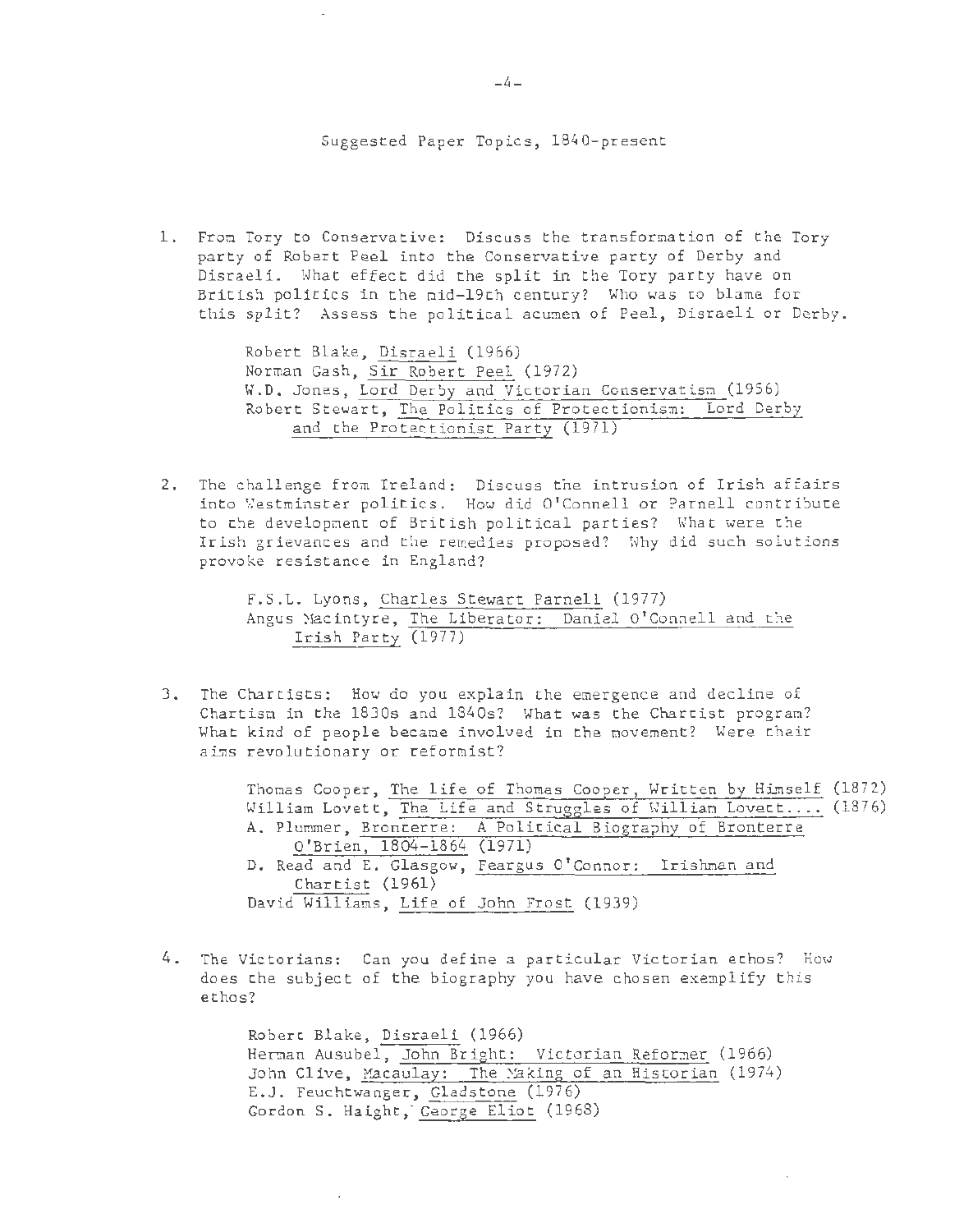Sir Philip Magnus, Gladstone (1954) J.D.Y. Peel, Herbert Spencer : The Evolution of a Sociologist (1971) Keith Robbins, John Bright (1979) John M. Robson, The Improvement of Mankind: The Social and Political Thought of John Stuart Mill (1968) Alan Ryan, John Stuart Mill (1970) Robert K. Webb, Harriet Martineau: A Radical Victorian (1960) Cecil Woodham-Smith, Florence Nightingale (1950)

5. Labour finds a voice: How do you account for the aggressiveness of the working class and its champions through trade unionism, politics, or socialist movements in the late nineteenth and early twentieth centuries? How did the conditions of the time foster such assertiveness? What challenge did Labour pose to the established order? What were their grievances and aims? Were they revolutionary or reformist?

> Margaret Cole, Growing Up into Revolution (1926) Michael Foot, Aneurin Bevan (vol. 1, 1962) Yvonne Kapp, Eleanor Marx (2 vols., 1972) Jenny Lee, Hy Life with Nye. (Aneurin Bevan) (1980) Tom Mann, Memoirs (1967) David Marquand, Ramsay MacDonald (1977) Hannah Mitchell, The Hard Way Up (1977) K.O. Morgan, Kier Hardie (1967) Kelly Muggeridge and Ruth Adam, Beatrice Webb (1967) Sheila Rowbotham, A New World for Women: Stella Brown (1977) Ben Tillett, Memories and Reflections (1931) Dona Torr, Tom Mann and His Times (1956) Beatrice Webb, My Apprenticeship (1926)

6. Lloyd George: Was he a statesman or an opportunist? Was he an asset or a detriment to the Liberal party?

> John Campbell, Lloyd George: The Goat in the Wilderness (1977) John Grigg, The Young Lloyd George (1976) John Grigg, Lloyd George: The People's Champion (1978) Tom Jones, Lloyd George (1951) Kenneth 0. Morgan, Lloyd George (1974) Peter Rowland, Lloyd George (1976)

7. The impact of World War I: Discuss the shock produced by the Great War at home or at the front. Why can it be said that August 1914 was the end of an era, of a way of life never to be retrieved? What lessons did survivors learn from the war?

> Enid Bagnold, Diary Without Dates (1918) Vera Brittain, Testament of Youth (1933) Robert Graves, Good-bye to All That (1929) Christopher Hassall, Rupert Brooke (1964) Siegfried Sassoon, Memoirs of an Infantry Officer (1967) Siegfried Sassoon, Siegfried's Journey, 1916-20 (1946)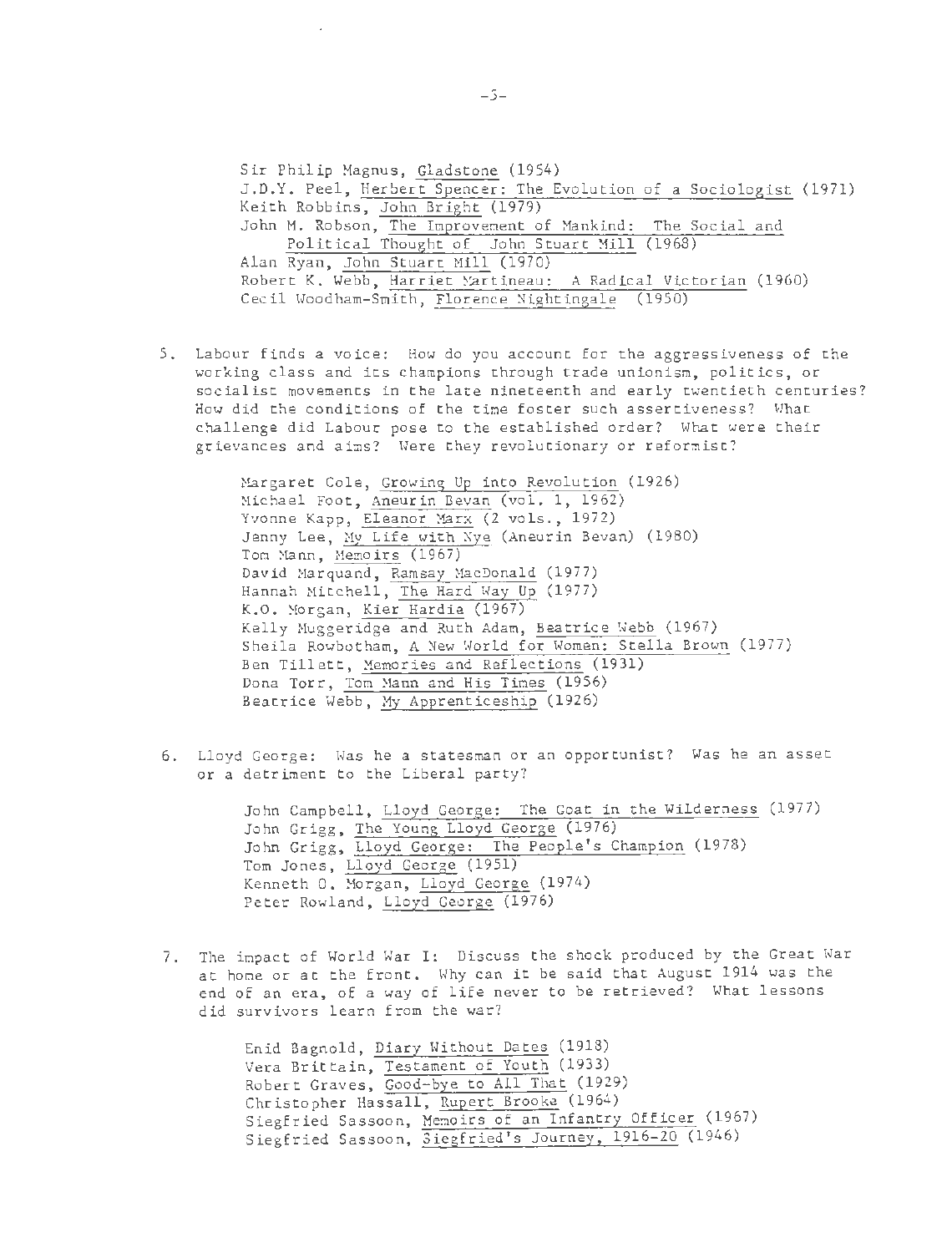8. British fascism: How do you explain the emergence of a fascist movement in Britain in the 1930s? What does Mosley's life tell us about the fascist appeal? Why should Mosley, who began in the Labour party, have opted for a fascist solution to Britain's problems?

> James Drenna, Oswald Mosley and British Fascism (1976) Oswald Mosley, My Life (1968) Robert Skildelsky, Oswald Mosley (1978)

9. Winston Churchill: How do you account for his greatness? What were his principles, his beliefs? How do you account for his political longevity?

> Charles Eade, ed., Churchill by His Contemporaries (1953) R.R. James, Churchill; A Study in Failure, 1900-39 (1970) Henry Pelling, Churchill (1974) A.J.P. Taylor et. al., Churchill Revised: A Critical Assessment (1969)

10. Labour since 1945: What were the achievements and failures of the Labour party? What went wrong? Was the promise of Labour betrayed by the politicians? Can the Labour party recover its former preeminence in the 1980s, or is it a victim of the conservative Thatcher revolution? Is the division between the left and the right within the party a source of strength or weakness?

> John Campbell, Roy Jenkins: A Biography (1983) G.M.F. Drower, Neil Kinnock: The Path to Leadership (1984) Paul Foot, The Politics of Harold Yilson (1968) Kenneth Harris, Atlee (1982) Robert Harris, The Making of Neil Kinnock (1984) Simon Hoggart and David Leigh , Michael Foot: A Portrait (1981) Peter Kellner and Christopher Hitchen, Callaghan: The Road to Number Ten (1976) Bruce Reed and Geoffrey Williams , Denis Healy and the Policies of Power (1971) Philip Williams, Hugh Gaitskell Harold Wilson, The Labour Government, 1964-71 (1971) Michael Foot, Aneurin Bevan, vol. 2 (1974) Bernard Donoughue and G.W. Jones, Herbert Morrison (1973)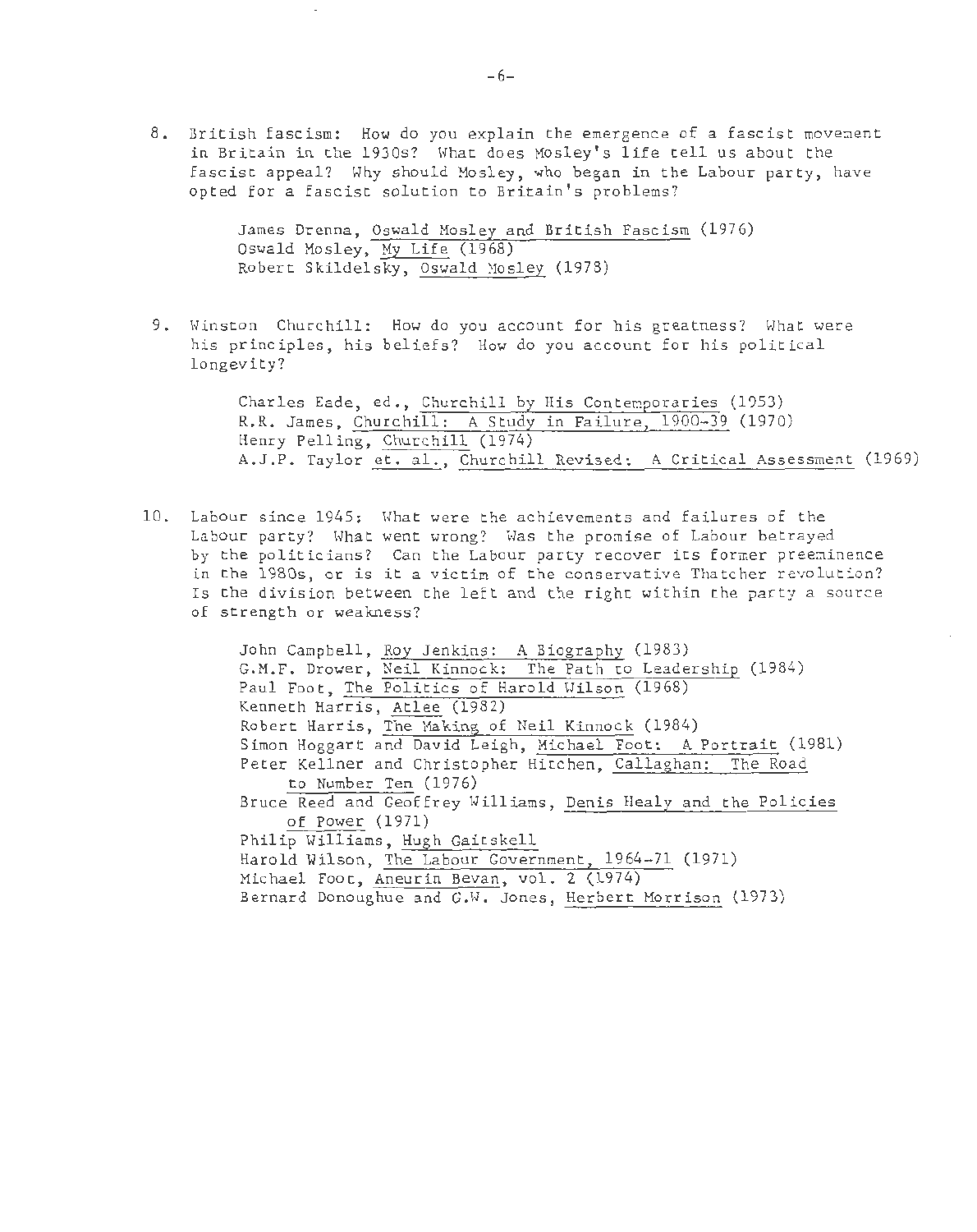### University of Wisconsin Department of History

Spring Semester, 1994,

James S. Donnelly

**British Social History in the Eighteenth and Nineteenth Centuries** 

### **1. The Landed Elite: The Eighteenth Century**

Girouard, Mark, Life in the English Country House: A Social and Architectural History, New Haven, 1978.

Habakkuk, H.J., "The Rise and Fall of English Landed Families, 1600-1800, Pts. 1, 2," in Transactions of the Royal Historical Society, 5th ser., xxix (1979), pp. 187-207; xxx (1980), pp. 199- 221.

Jenkins, P., The Making of a Ruling Class: The Glamorgan Gentry, 1640-1790, Cambridge, 1983.

Mingay, G.E., English Landed Society in the Eighteenth Century, London and Toronto, 1963.

Munsche, P.B., Gentlemen and Poachers: The English Game Laws, 1671-1831, Cambridge, 1981.

Roebuck, Peter, Yorkshire Baronets, 1640-1760: Families, Estates, and Fortunes, Oxford, 1980.

Stone, Lawrence, and Jeanne C. Fawtier Stone, An Open Elite? England, 1540-1880, Oxford and New York, 1984. Abridged ed., 1986.

### **2 . The Landed, Professional, and Monied Elites: The Nineteenth Century**

Cannadine, David, "Aristocratic Indebtedness in the Nineteenth Century: The Case Re-opened," in Economic History Review, 2nd ser., xxx, no. 4 (Nov. 1977), pp. 624-50.

Crouzet, Francois, The First Industrialists: The Problem of Origins, Cambridge, 1985.

Perkin, Harold, The Origins of Modern English Society, 1780-1880, London, 1969.

Reader, W.J., Professional Men: The Rise of the Professional Classes in Nineteenth-Century England, London, 1966.

Rubinstein, W.D., "Wealth, Elites, and the Class Structure of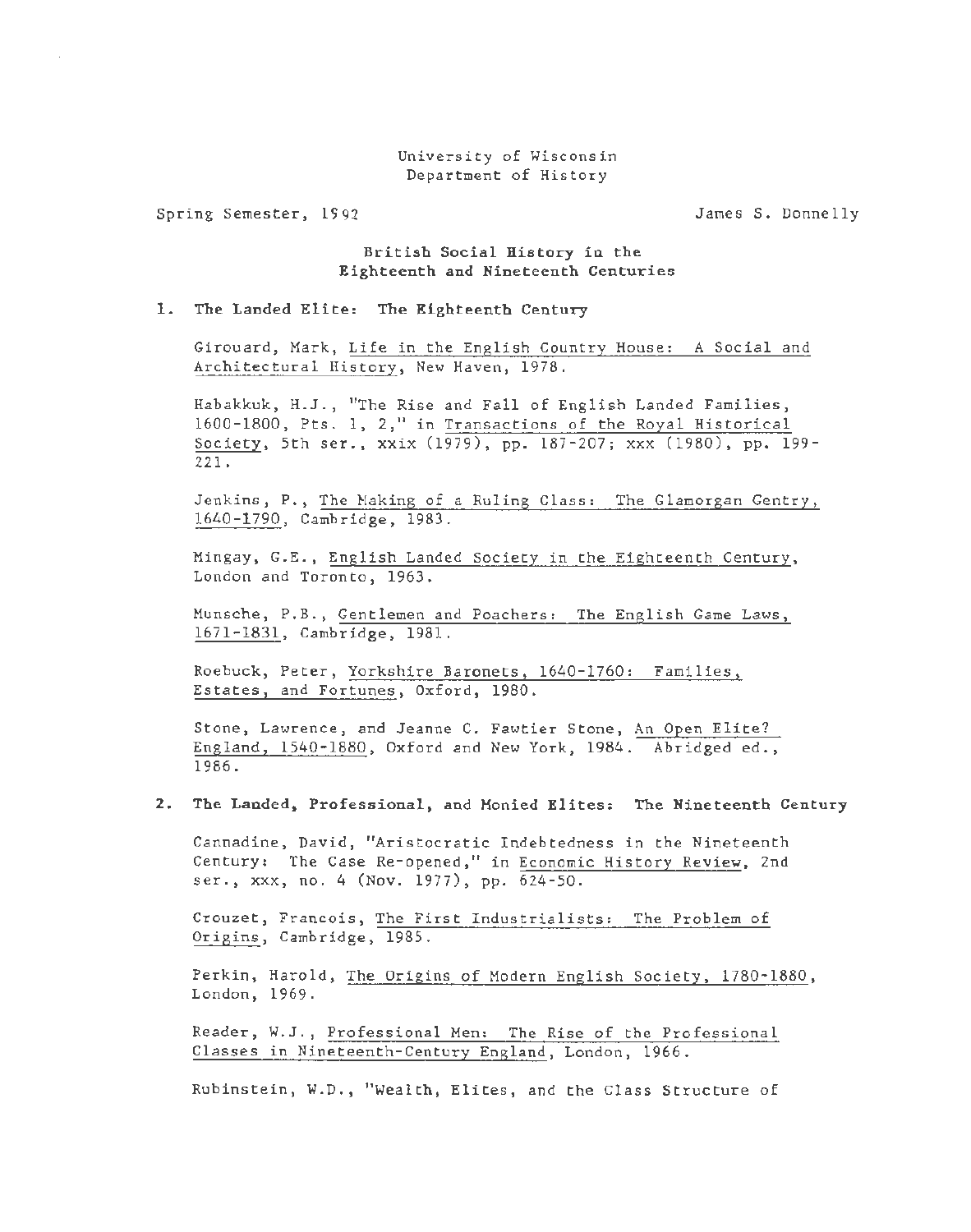Modern England," in Past and Present, no. 76 (Aug. 1977), pp. 99-126.

Rubinstein, W.D., "The Victorian Middle Classes: Wealth, Occupation, and Geography," in Economic History Review, 2nd ser. , xxx, no . 4 (Nov. 1977), pp. 602-23.

Spring, David, The English Landed Estate in the Nineteenth Century: Its Administration, Baltimore, 1963.

Thompson, F.M.L., English Landed Society in the Nineteenth Century, London and Toronto, 1963.

Thompson, F .M.L . , "Britain," in European Landed Elites in the Nineteenth Century, ed. David Spring (Baltimore, 1977).

### 3. Workers, Labor Relations, and the Poor, 1700-1800

Berg, Maxine, The Age of Manufactures, 1700-1820, London, 1985.

Dobson, C.R. , Masters and Journeymen: A Prehistory of Industrial Relations, 1717-1800, London, 1980.

Malcolmson, R.W. , Life and Labour in England, 1700-1780, London, 1981.

Marshall, Dorothy, The English Poor in the Eighteenth Century: A Study in Social and Administrative History, London, 1926.

Neale, R.S., Class in English History, 1680-1850, Oxford, 1981 .

Rule, J.G., The Experience of Labour in Eighteenth-Century Industry, London, 1981 .

Stevenson, J., Popular Disturbances in England, 1700-1870, London, 1979.

Thompson, E.P., "Eighteenth-Century English Society: Class Struggle without Class?" in Social History, iii (1978), pp. 133-65.

4. The Working Classes, Poverty, and Popular Protest, 1790-1850

Briggs, Asa, "The Language of 'Class' in Early Nineteenth-Century England," in Essays in Labour History, ed. Asa Briggs and John Saville (London, 1960), pp. 43-73 .

Calhoun, C., The Question of Class Struggle: Social Foundations of Popular Radicalism during the Industrial Revolution, Oxford, 1982.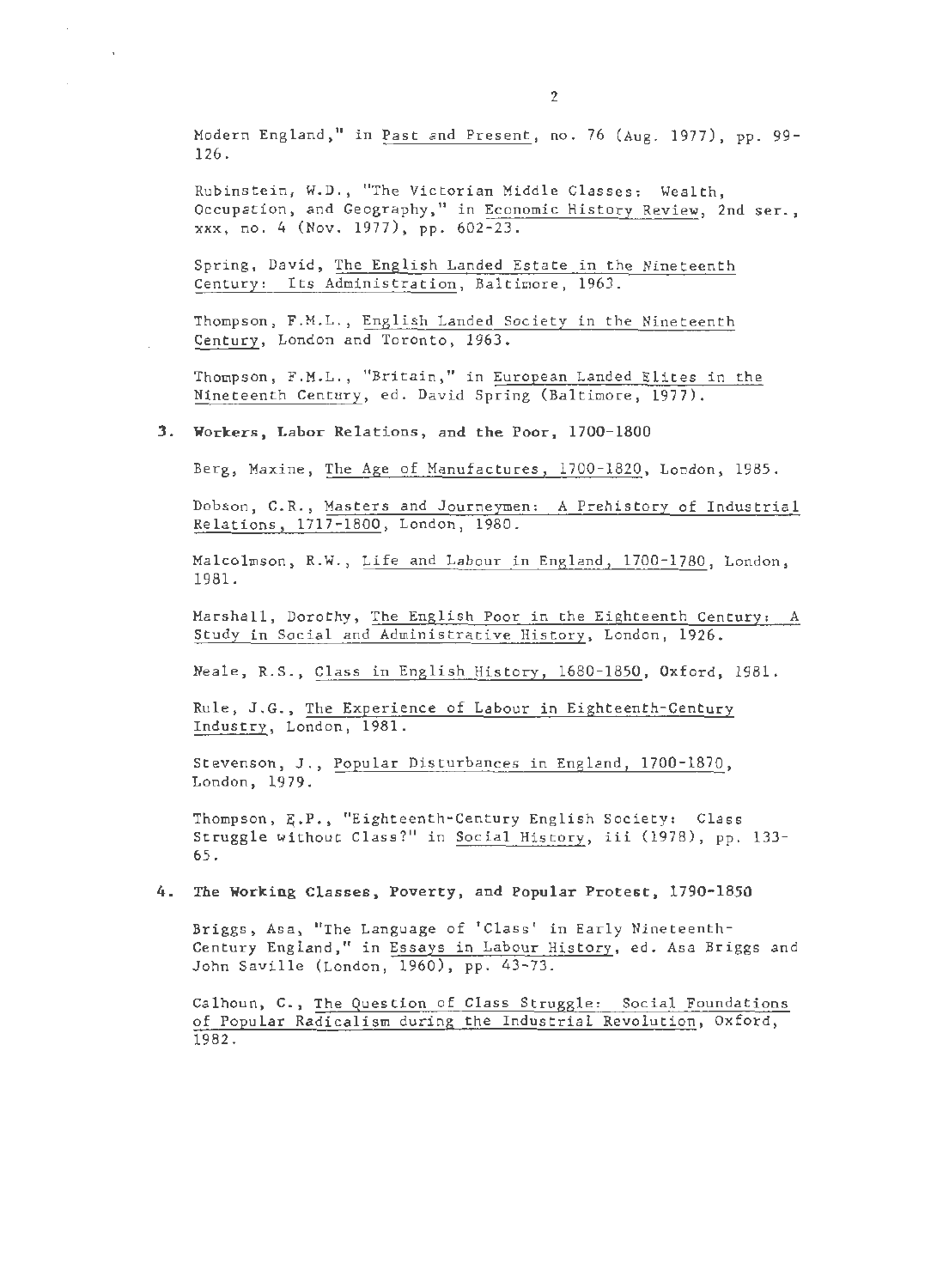Foster, J., Class Struggle and the Industrial Revolution: Early Industrial Capitalism in Three English Towns, London, 1974.

 $\sim$ 

÷

 $\mathcal{A}^{\pm}$ 

Himmelfarb, Gertrude, The Idea of Poverty: England in the Early Industrial Age, New York, 1983.

Morris, R.J., Class and Class Consciousness in the Industrial Revolution, 1780-1850, London, 1979.

Thompson, Dorothy, The Chartists: Popular Politics in the Industrial Revolution, London and New York, 1984.

Thompson, E.P., The Making of the English Working Class, London, 1963.

5. The Working Classes, the Labor Aristocracy, and Trade Unionism, 1850- 1914

Burgess, K., The Origins of British Industrial Relations: The Nineteenth-Century Experience, London, 1975.

Fraser, W.H., Trade Unions and Society: The Struggle for Acceptance, 1850-1880, London, 1974.

Gray, R.Q., The Aristocracy of Labour in 19th Century Britain, London, 1981.

Hobsbawm, E.J., Labouring Men, London, 1964.

Hobsbawu, E.J., Workers: Worlds of Labor, New York, 1984.

Kynaston, D., King Labour: The British Working Class, 1850-1914, London, 1976.

Lovell, John, British Trade Unions, 1875-1933, London, 1976.

Meacham, Standish, A Life Apart: The English Working Class, 1890-1914, Cambridge, Mass., 1977.

Musson, A.E., British Trade Unions, 1800-1875, London, 1972.

Musson, A.E., Trade Union and Social History, London, 1974.

Phelps Brown, E.H., The Growth of British Industrial Relations: A Study from the Standpoint of 1906-1914, London, 1959.

### 6. Crime, Criminal Justice, and Society, 1660-1800

Beattie, J.M., "The Pattern of Crime in England, 1660-1800," in Past and Present, no. 62 (Feb. 1974), pp. 47-95.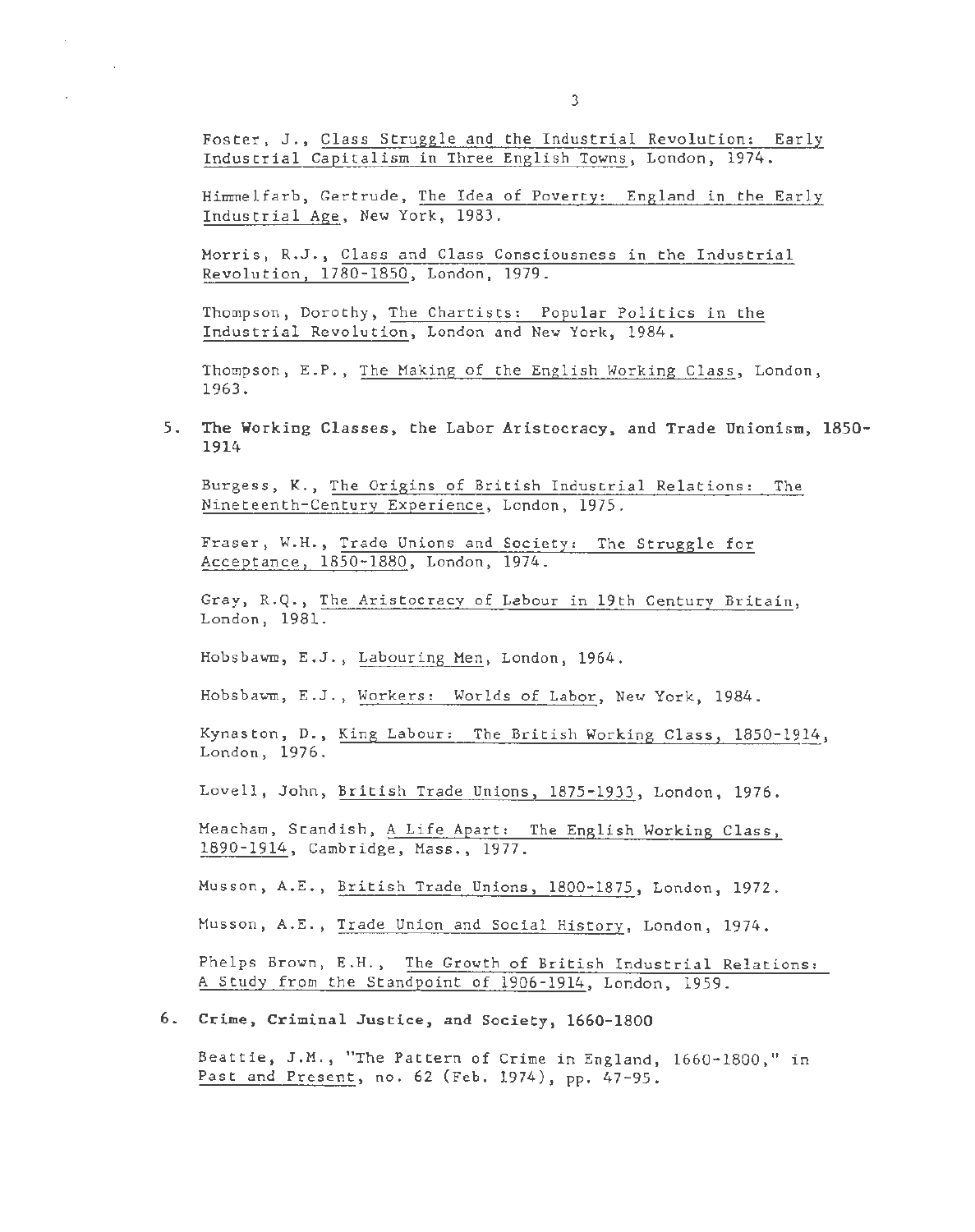Beattie, J.M., Crime and the Courts in England, 1660-1800, Princeton, 1986.

 $\mathbf{r}$ 

Bohstedt, John, Riots and Community Politics in England and Wales, 1790-1810, Cambridge, Mass., 1983.

Brewer, John, and John Styles, An Ungovernable People: The English and Their Law in the Seventeenth and Eighteenth Centuries, London, 1980.

Hay, Douglas, et al., Albion's Fatal Tree: Crime and Society in Eighteenth-Century England, London, 1975.

Hay, Douglas, "War, Dearth, and Theft in the Eighteenth Century: The Record of the English Courts," in Past and Present, no. 95 (May 1982), pp. 117-60.

Ignatieff, Michael, A Just Measure of Pain: The Penitentiary in the Industrial Revolution, 1750-1850, London, 1978.

Innes, Joanna, and John Styles, "The Crime Wave: Recent Writing on Crime and Criminal Justice in Eighteenth-Century England," in Journal of British Studies, xxv, no. 4 (Oct. 1986), pp. 380-435.

Langbein, J.H., "Albion's Fatal Flaws," in Past and Present, no. 98 (Feb. 1983), pp. 96-120.

Thompson, E.P., "The Moral Economy of the English Crowd in the Eighteenth Century," in Past and Present, no. 50 (Feb. 1971), pp. 76-136.

Thompson, E.P, Whigs and Hunters: The Origin of the Black Act, London, 1975.

#### **7. Crime, Criminal Justice, and Society, 1800-1900**

Jones, David, Crime, Protest, Community, and Police in Nineteenth-Century Britain, London, 1982.

Miller, W.R., Cops and Bobbies: Police Authority in New York and London, 1830-1870, London, 1977.

Philips, David, Crime and Authority in Victorian Britain: The Black Country, 1835-60, London, 1977.

Rude, George, Protest and Punishment: The Story of the Social and Political Protesters Transported to Australia, 1788-1868, Oxford, 1978.

Rude, George, Criminal and Victim: Crime and Society in Early Nineteenth-Century England, Oxford, 1985.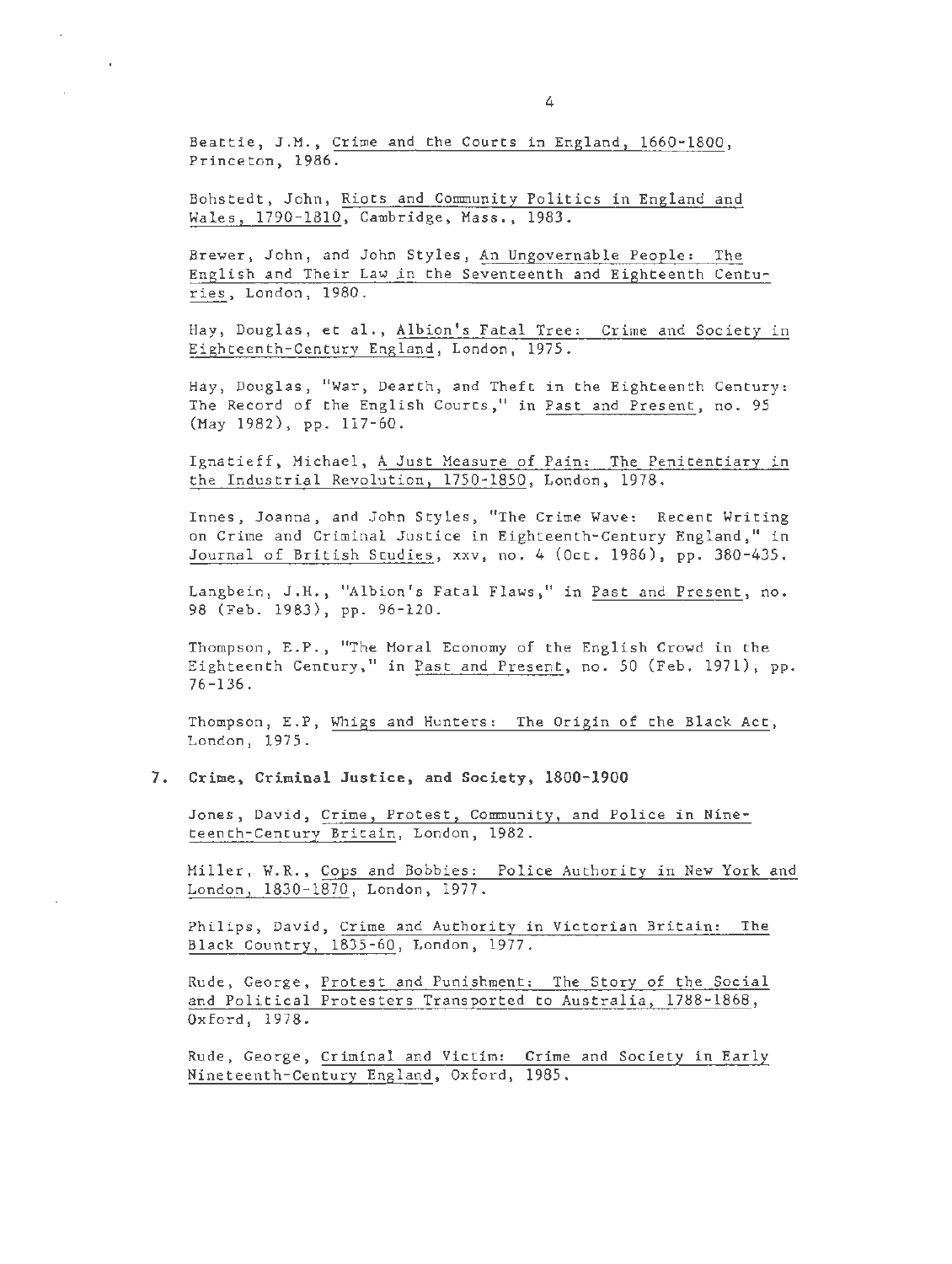Tobias, J.J., Crime and Industrial Society in the Nineteenth Century, London, 1967.

# **8. Religion and Society: The Eighteenth Century**

 $\sim 10^{-1}$ 

 $\sim$ 

t,

 $\sim$ 

Armstrong, Anthony, The Church of England, the Methodists, and Society, 1700-1850, London, 1973.

Bossy, John, The English Catholic Community, 1570-1850, New York, 1976.

Gilbert, Alan D., Religion and Society in Industrial England: Church, Chapel, and Social Change, 1740-1914, London, 1976.

Halevy, Elie, The Birth of Methodism in England, trans. and ed . by Bernard Semmel, Chicago, 1971.

Walsh, John, "Elie Halevy and the Birth of Methodism," in Transactions of the Royal Historical Society, 5th ser., xxv  $(1975)$ , pp.  $1-20$ .

Warne, Arthur, Church and Society in Eighteenth-Century Devon, Newton Abbot, 1969.

# **9. Religion and Society: The Nineteenth Century**

Best, G.F.A., "Popular Protestantism in Victorian Britain," in Robert Robson, ed., Ideas and Institutions of Victorian Britain: Essays in Honour of George Kitson Clark (London, 1967), pp. 115- 42.

Chadwick, Owen, The Victorian Church, Part I, 3rd ed., London, 1971.

Chadwick, Owen, The Victorian Church, Part II, New York, 1970.

Harrison, J.F.C., The Second Coming: Popular Mil1enarianism, 1780-1850, London, 1979.

Inglis, K.S., Churches and the Working Classes in Victorian England, London and Toronto, 1963.

Jones, Peter D'A., The Christian-Socialist Revival, 1877-1914: Religion, Class, and Social Conscience in Late Victorian England, Princeton, 1967.

Kent, W.R.G., The Testament of a Victorian Youth: An Autobiography, London, 1938.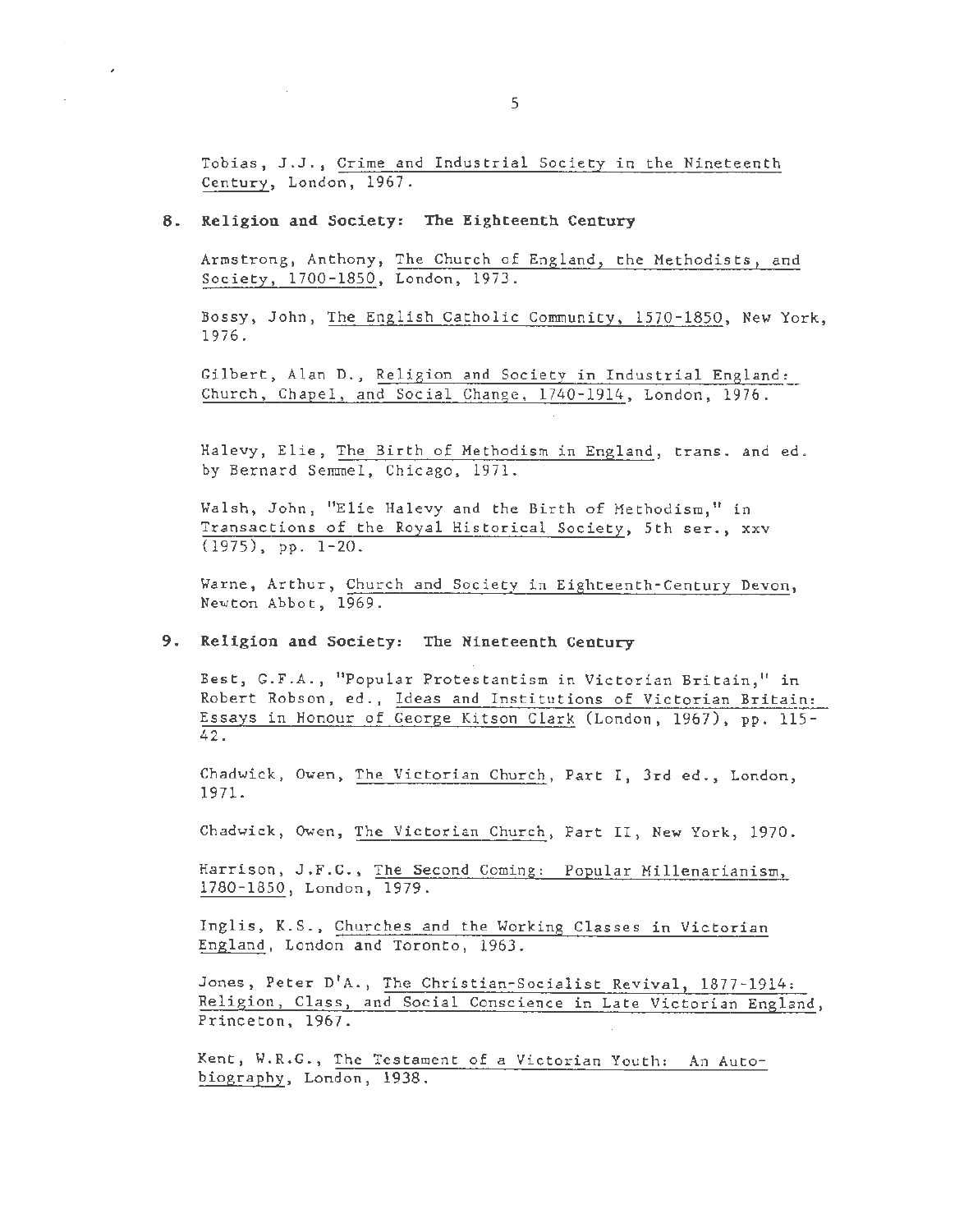Kitson Clark, G.S.R., The English Inheritance: An Historical Essay, London, 1950.

 $\sim$   $\sim$   $\sim$   $\sim$ 

 $\mathcal{A}$ 

Kitson Clark, G.S.R., Churchmen and the Condition of England, 1832-1885: A Study in the Development of Social Ideas and Practice from the Old Regime to the Modern State, London, 1973.

Norman, Edward R., Church and Society in England, 1770-1970, Oxford, 1976.

Obelkevich, James, Religion and Rural Society: South Lindsey, 1825-1875, London, 1976.

Ward, William R., Religion and Society in England, 1790-1850, London, 1972.

Wilson, B.R., Patterns of Sectarianism: Organisation and Ideology in Social and Religious Movements, London, 1967.

## 10. The Family, Sex, and Marriage: The Eighteenth Century

Anderson, Michael, Approaches to the History of the Western Family, London, 1980.

Macfarlane, Alan, Marriage and Love in England, 1300-1840, Oxford, 1985.

Plumb, J.H., "The New World of Children in Eighteenth-Century England," in Past and Present, no. 67 (May 1975), pp. 64-95.

Pollock, L.A., Forgotten Children: Parent-Child Relations from 1500-1900, Cambridge, 1983.

Stone, Lawrence, The Family, Sex, and Marriage in England, 1500- 1800, New York, 1977.

Tranter, N., Population and Society, 1750-1940, London, 1985.

Turmbach, Randolph, The Rise of the Egalitarian Family: Aristocratic Kinship and Domestic Relations in Eighteenth-Century England, New York, 1978.

Wrigley, E.A., and R.S. Schofield, The Population History of England, 1541-1871: A Reconstruction, London, 1981.

Wrigley, E.A., ''Marriage, Fertility, and Population Growth in Eighteenth-Century England," in Marriage and Society, ed. R.B. Outhwaite (London, 1981), pp. 137-85.

Wrigley, E.A., "The Growth of Population in Eighteenth-Century England: A Conundrum Resolved," in Past and Present, no. 98 (Feb. 1983), pp. 121-50.

 $\alpha$  ,  $\alpha$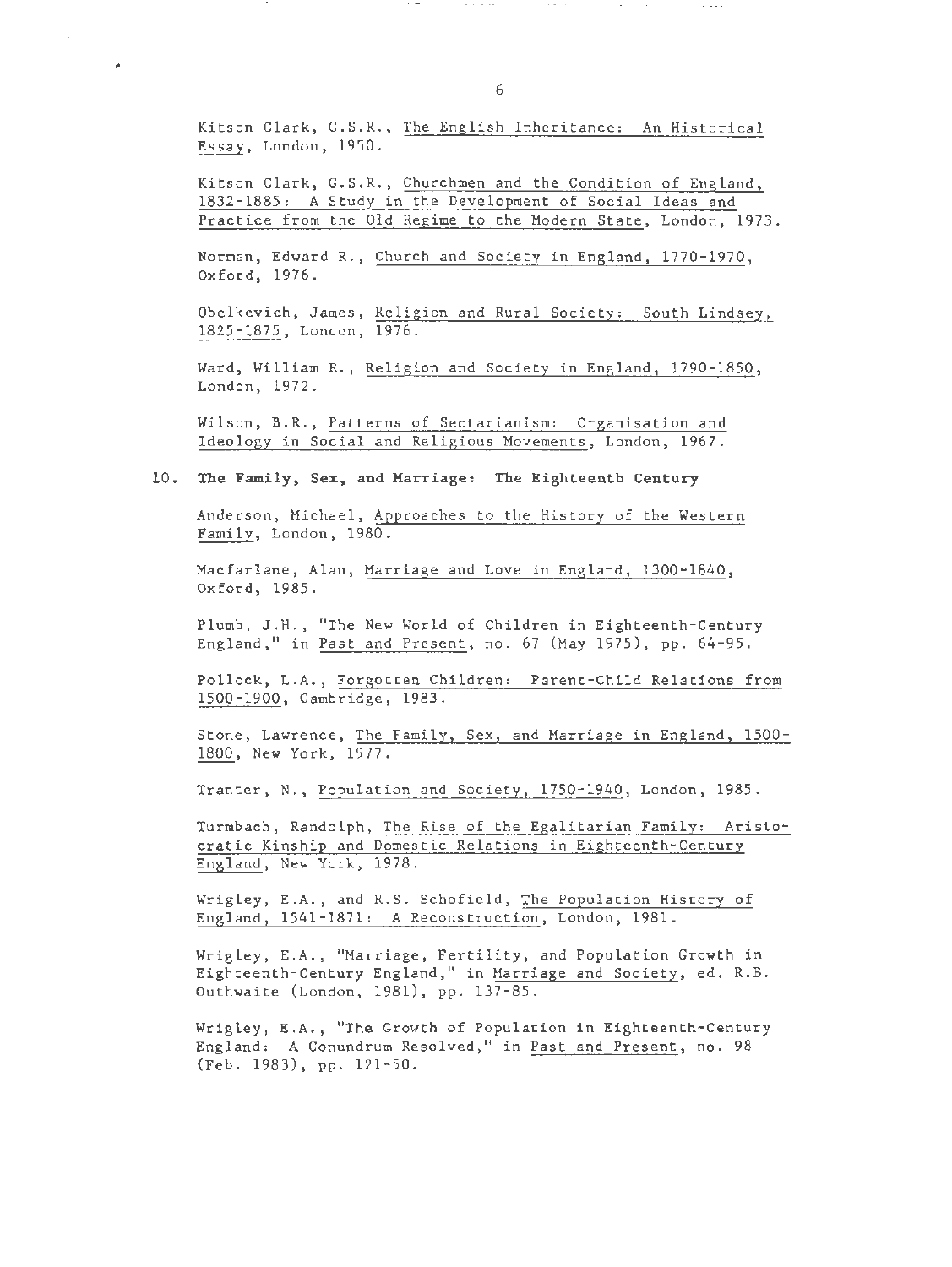### 11. The Family, Sex , and Marriage: The Nineteenth Century

!' ··

ų.

Anderson, Michael, Family Structure in Nineteenth-Century Lancashire, Cambridge, 1972.

Banks, Joseph A. , Prosperity and Parenthood: A Study of Family Planning among the Victorian Middle Classes, London, 1954.

Branca, Patricia, Silent Sisterhood: Middle-Class Women in the Victorian Home, London, 1975.

Davidoff, Leonore, The Best Circles: Women and Society in Victorian England, London, 1973.

Holcombe, Lee, Victorian Ladies at Work: Middle-Class Working Women in England and Wales, 1850-1914, Newton Abbot, 1973.

Pearsall, Ronald, The Worm in the Bud: The World of Victorian Sexuality, London, 1969.

Pinchbeck, Ivy, an Margaret Hewitt, Children in English Society, Vol. 2: From the Eighteenth Century to the Children Act, 1948, London, 1973.

Vicinus, Martha, ed., Suffer and Be Still: Women in the Victorian Age, Bloomington, 1972 .

Vicinus, Martha, ed., A Widening Sphere: Changing Roles of Victorian Women, Bloomington, 1977.

Walkowitz, Judith R., Prostitution and Victorian Society: Women, Class, and the State, Cambridge, 1980.

Wohl, A.S., ed., The Victorian Family: Structures and Stresses, London, 1978.

#### 13. Towns and Cities: The Nineteenth Century

Briggs, Asa, Victorian Cities, London, 1963.

Burnett, John, A Social History of Housing, 1815-1970, London, 1978.

Dyos, H.J., Victorian Suburb: A Study of the Growth of Camberwell, Leicester, 1961.

Dyos, H.J., and M. Wolff, eds., The Victorian City: Images and Realities, 2 vols., London, 1973.

Cannadine, David, Lords and Landlords: The Aristocracy and the Towns, 1774-1967, Leicester, 1980.